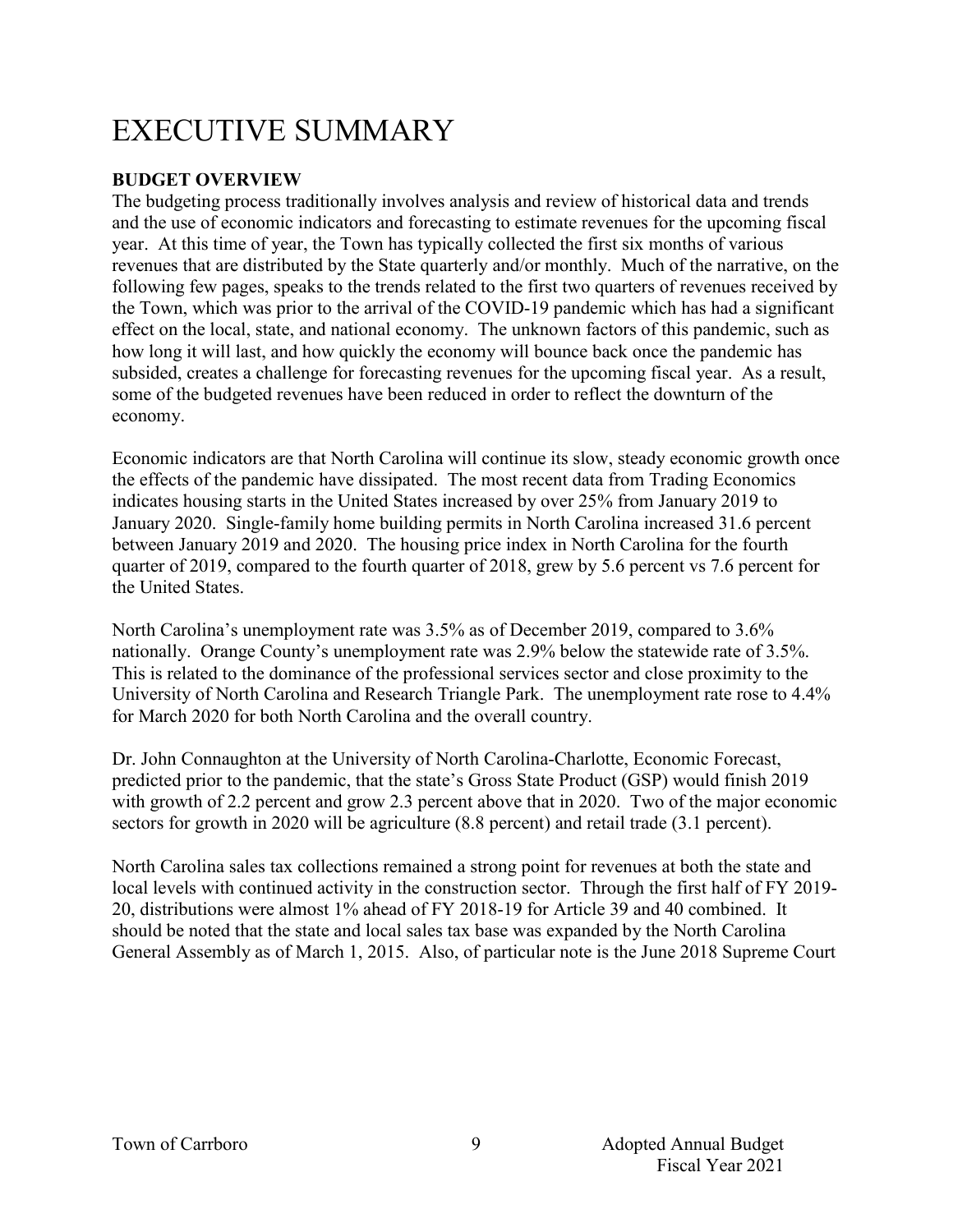ruling that gives states the authority to require online retailers without a physical presence in the state to collect and remit sales taxes (*South Dakota v. Wayfair, Inc.*)

The total number of residential building permits increased in 2019 from the prior year, but the total value of those permits slightly decreased. Commercial permits and values both decreased in 2019 from the prior year.

**COMMERCIAL AND RESDIENTIAL TOWN PERMITS, 2019**

| COMMERCIAL AND RESDIENTIAL TOWN PERMITS, 2019 |                   |                |                    |                |  |  |  |
|-----------------------------------------------|-------------------|----------------|--------------------|----------------|--|--|--|
|                                               | <b>COMMERCIAL</b> | <b>PERMITS</b> | <b>RESIDENTIAL</b> | <b>PERMITS</b> |  |  |  |
| Fiscal Year                                   |                   |                |                    |                |  |  |  |
| Ended June 30                                 | Number            | Value          | Number             | Value          |  |  |  |
| 2009                                          | 320               | 1,581,608      | 425                | 19,858,118     |  |  |  |
| 2010                                          | 228               | 14, 177, 902   | 547                | 23,614,500     |  |  |  |
| 2011                                          | 123               | 2,794,123      | 556                | 16,089,505     |  |  |  |
| 2012                                          | 531               | 18,534,892     | 594                | 20,328,808     |  |  |  |
| 2013                                          | 395               | 6,926,461      | 539                | 21,670,200     |  |  |  |
| 2014                                          | 319               | 8,424,490      | 564                | 16,305,265     |  |  |  |
| 2015                                          | 370               | 8,098,185      | 621                | 20,965,551     |  |  |  |
| 2016                                          | 348               | 6,449,249      | 607                | 17, 125, 298   |  |  |  |
| 2017                                          | 297               | 3,489,324      | 624                | 19,431,014     |  |  |  |
| 2018                                          | 303               | 27,118,248     | 579                | 23,384,464     |  |  |  |
| 2019                                          | 120               | 10,858,919     | 631                | 22,566,174     |  |  |  |

Through March, general fund revenue collections for FY 2019-20 total \$19.8 million or 86.0% of the adopted budget. Last year at this time, total general fund revenue collections were \$19.6 million or 86.0% of adopted budget. Property tax revenue collections to date are \$13.1 million, which exceeds budget by 1.0%. Local sales tax revenues total \$2.6 million compared to \$2.3 million at the same time last year. Unrestricted and restricted intergovernmental revenues yearto-date are 51% and 90% of budget, respectively.

A key factor related to collection of sales tax and intergovernmental revenues is the lag period between collection by the State and distribution to local governments. The North Carolina Department of Revenue distributes local sale tax revenues to localities three months after the month in which they are earned, and intergovernmental revenues three month after the end of the quarter.

Because of the pandemic's economic effects, local sales tax revenue collections for the last quarter of 2019-20 are anticipated to be under budget by 1.5%. However, because of the strong revenue collections in the first half of the year, there should be minimal impact on total revenue collections at June 30, 2020.

The Town continues to maintain its conservative approach in estimating revenues. The FY 2020-21 budget is based on revenue projections that are not overly optimistic, nor unduly pessimistic. The Town assumes that the North Carolina General Assembly will take no actions during its 2020 session that would negatively impact the Town's existing revenue stream.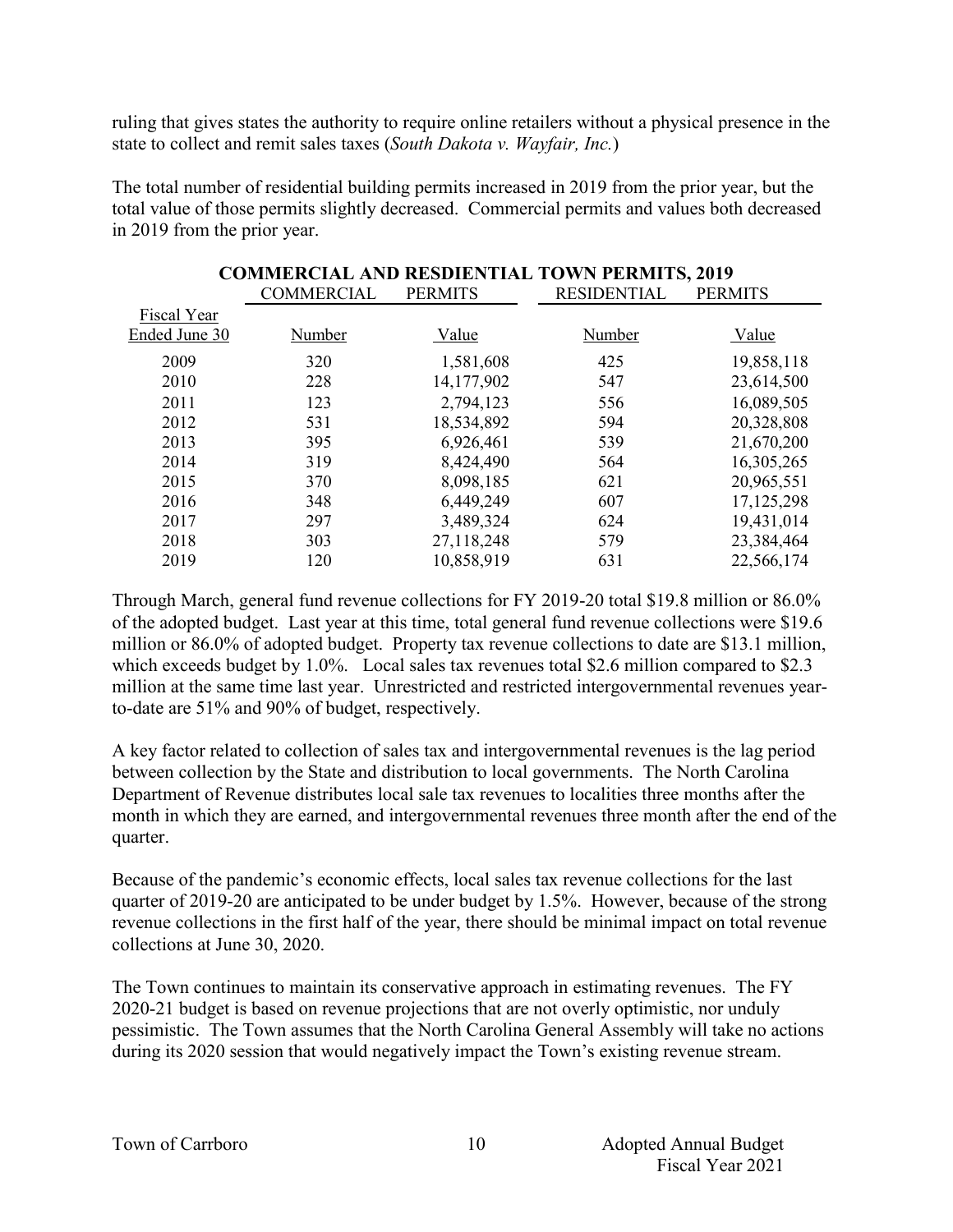# **TOTAL TOWN BUDGET**

In developing the FY 2020-21 budget, operating expenses were identified for reduction, capital item requests were re-prioritized, and some vehicle/equipment purchases deferred to future years. The major goals in developing the 2020-21 budget were to:

- Implement the Town Council's strategic priorities,
- Manage costs while improving services to the citizens,
- Develop a balanced budget,
- Retain valued town employees, and,
- Conceptualize a long term financial sustainability plan for the Town.

The total General Fund Adopted budget for FY 2020-21 is \$25,063,106, which is a 2.0% increase from the adopted budget of \$24.6 million last year. When all other funds are considered, the total Town budget for FY 2020-21 is \$71.3 million as follows:

|                                 | 2019-20        | FY 2020-21     |            |            |
|---------------------------------|----------------|----------------|------------|------------|
|                                 | <b>Adopted</b> | <b>Adopted</b> | Amount     | <b>Pct</b> |
|                                 | <b>Budget</b>  | <b>Budget</b>  | Change     | Change     |
| General Fund                    | 24,577,008     | 25,063,106     | 486,098    | $2.0\%$    |
| Special Revenue Funds           | 2,145,252      | 2,832,922      | 687,670    | 32.1%      |
| <b>Capital Project Funds</b>    | 30,472,938     | 42,150,375     | 11,677,437 | 38.3%      |
| <b>Total Governmental Funds</b> | 57,195,198     | 70,046,403     | 12,851,205 | 22.5%      |
| <b>Enterprise Funds</b>         | 798,775        | 1,340,775      | 542,000    | 67.9%      |
| <b>Grand Total</b>              | 57,993,973     | 71,387,178     | 13,393,205 | 23.1%      |

# **BUDGET SUMMARY**

# **BUDGET PROCESS**

The budget process is similar to past years. Departments are required to justify their operating budget for the continuation of services. There are no new or expanded services proposed for 2020-21. The continuing budget includes adjustments for price increases in the cost of goods and services; and may include projects and infrastructure expenditures reflected in the annual Capital Improvement Plan (CIP) which includes street resurfacing costs, replacement of vehicles and equipment, and debt service payments.

### **REVENUES**

Carrboro's revenue stream has two broad types of revenues: recurring revenues and other financing sources which represent certain one-time inflows of revenue. Recurring revenues consist of property taxes, local sales taxes, other taxes/licenses, and intergovernmental revenues. Together these revenues comprise approximately 84.0% of general fund revenues.

For FY 2020-21 total recurring revenues are projected to decrease by 0.9% over the FY 2019-20 Adopted Budget. The projection for property tax revenues were increased over last year's budget to be more in line with historical trends. Other Taxes and Licenses are expected to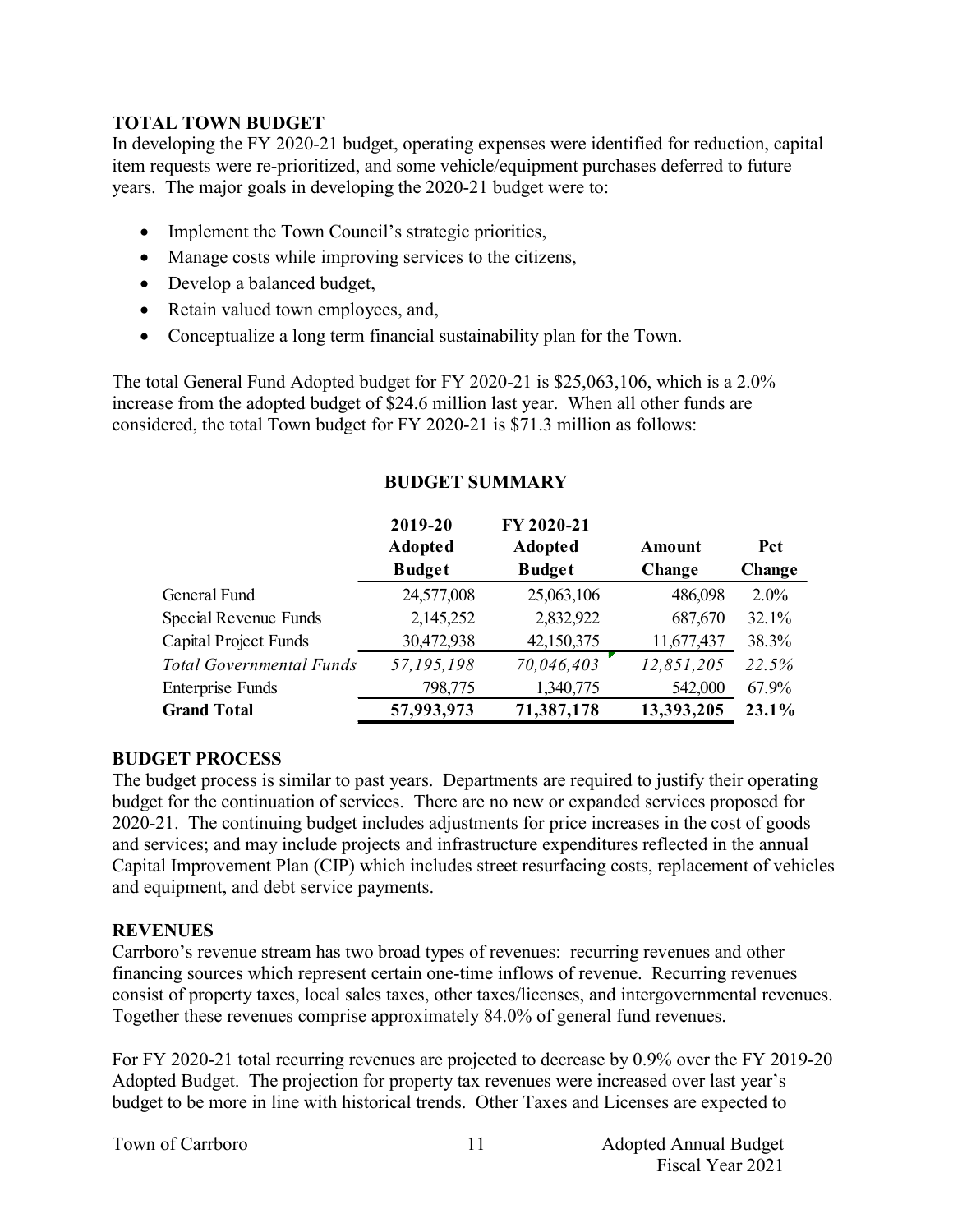remain steady now that the Tax and Tag System has eliminated the backlog of unpaid vehicle taxes and registration fees which had resulted in additional revenues over the past 2-3 years. This system was implemented by the North Carolina Department of Motor Vehicles that requires the collection of the motor vehicle tax and registration fee at the time of renewal. Previously motor vehicles could be registered and then taxes billed and collected by the County Tax Administrator in which the vehicle was registered.

Intergovernmental revenues, which comprise 8.3% of general fund revenues, are expected to increase by 1.9% due to added CARES Act grant funds, combined with lower estimates on sales tax collections from satellite sales and telecommunications. Sales tax revenues, which represent 16.9% of general fund revenues, are expected to decrease by 8.8% due to the recent economic impact from the COVID-19 pandemic.

|                        | 2019-20        | FY 2020-21     |            |         |
|------------------------|----------------|----------------|------------|---------|
|                        | <b>Adopted</b> | <b>Adopted</b> | Amount     | Pct     |
|                        | <b>Budget</b>  | <b>Budget</b>  | Change     | Change  |
| <b>Property Taxes</b>  | 12,978,367     | 13,156,500     | 178,133    | 1.4%    |
| Local Sales Tax        | 4,649,090      | 4,242,202      | (406, 888) | $-8.8%$ |
| Other Taxes & Licenses | 1,610,441      | 1,603,045      | (7,396)    | $-0.5%$ |
| Intergovernmental      | 2,045,898      | 2,085,336      | 39,438     | 1.9%    |
| <b>Grand Total</b>     | 21,283,796     | 21,087,083     | (196, 713) | $-0.9%$ |

# **Recurring Revenues – General Fund**

Property and sales tax revenues make up 69.4% of total general fund revenues in FY 2020-21. The total property tax valuation is estimated to be \$2,274,811,835 based on valuation by the Orange County Tax Administrator. This is a 0.2% growth over the past year. In FY 2020-21 each penny on the tax rate is projected to generate approximately \$227,481. In addition, property tax relief is available for the elderly, permanently-disabled persons, and veterans who meet income and other specific exemption requirements.

Retail sales statewide in North Carolina were trending upward and consumer confidence was high prior to the recent pandemic. Overall local sales tax revenues (\$2.57 million to date), reflecting six months of collections for the year, are 55.3% of the Town's FY 2019-20 adopted sales tax revenue budget (\$4.65 million). According to the FY 2020-21 Revenue Projections Report by N. C. League of Municipalities, sales tax distributions to local governments by the state during the first six months of FY 2019-20 were up approximately 8.1% over the same period in FY 2018-19. When factoring in the effects of the pandemic related to sales for March through June, 2020, the League of Municipalities anticipates that sales tax revenues statewide for the current fiscal year 2019-20 will be 0 to 2% above the FY 2018-19 distributions. For next fiscal year 2020-21 local sales tax revenues statewide are expected to decrease by 2 or 3% of the FY 2019-20 actuals.

In FY 2014-15 municipalities experienced growth in electricity tax revenues due to a change by the General Assembly in the method of distribution for electricity and piped natural gas sales. This change required general sales tax to be collected by the state and then get allocated to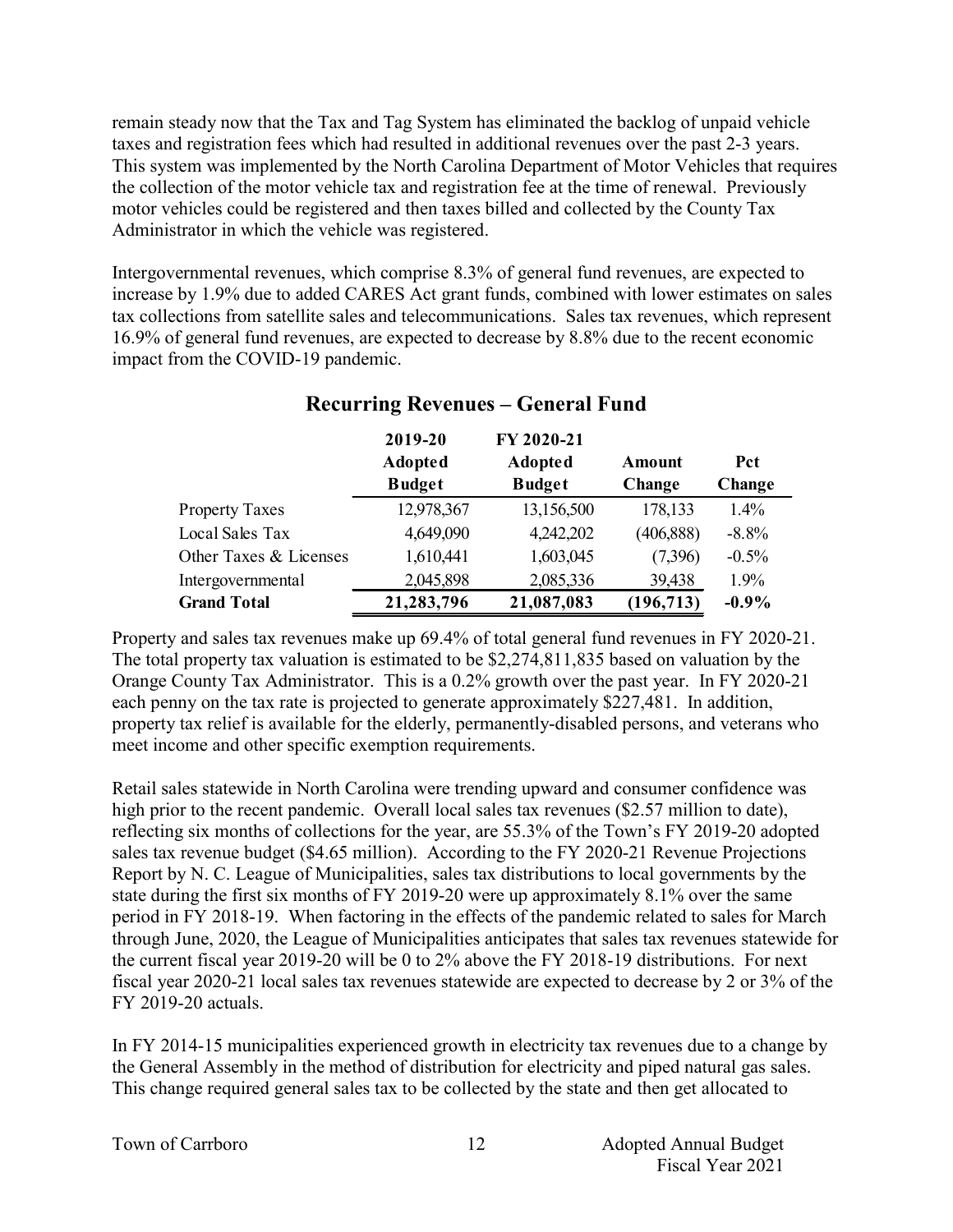municipalities based on 44% and 20% for electricity and natural gas, respectively. In the past these revenues have been distributed based on the services within municipal boundaries.

Electricity distributions to municipalities statewide for the first two quarters of FY 2019-20 were up approximately 1.9% from the previous year. Projections for statewide electricity revenues for FY 2019-20 are expected to increase by 1.7%. For FY 2020-21, they are projected to increase by 1.0%.

Sales tax on piped natural gas statewide, on a percentage basis, declined sharply under the new distribution formula. Through the first two quarters of FY 2019-20, natural gas revenues have been 10.0% lower over the same period in FY 2018-19. The N. C. League of Municipalities has projected that statewide distributions to municipalities for FY 2019-20 will be 10.0% lower than the past year; and, for FY 2020-21 the projection is expected be 1.5% below that of FY 2019-20.

For FY 2019-20, the Town has collected \$549,771 (58% of budget) in electricity tax revenues, and \$11,562 (26% of budget) in piped natural gas. In projecting electricity and natural gas tax revenues, it is important to remember that these revenues will depend on weather, consumption, and price of the utility. Significant fluctuations in local weather patterns and conditions directly affect consumption and may not mirror the statewide trend.

Telecommunications Sales Tax revenues statewide continue to show decreases. Consumers are continuing to move away from landline telephone service to mobile telephone service. Annual statewide telecommunications revenues for FY 2019-20 are expected to decrease by 7.5% with an additional decline of 9.2% in FY 2020-21. For the first two quarters of this fiscal year 2019- 20 the Town has received revenue of \$78,847 or 42.0% of the adopted budget.

Local Video Programming revenue distributions continue to decrease statewide. The continuing revenue declines are due primarily to TV customers "cutting the cord" in favor of streaming services. The cable TV industry has responded with more streamlined cable packages that are more attractive to customers and seems to be slowing the decline rate. Projections of future video programming revenue vary. The N. C. League of Municipalities expects that video programming distributions statewide will have a slight growth of 1.0% in FY 2019-20, but will continue to decline in FY 2020-21 by 1.7%. For the first two quarters of FY 2019-20, the Town has received revenue of \$31,951 or 55.6% of the adopted budget

Municipalities with qualifying Public, Educational, and Governmental (PEG) channels are entitled to supplemental PEG channel support funds for up to three channels. The amount per channel for FY 2019-20 is approximately \$27,494 and is expected to remain the same for FY 2020-21.

Beer and wine sales taxes is an excise tax charged on the production of alcohol in North Carolina, and a portion is distributed to municipalities based on population. For FY 2019-20 state officials have indicated that beer and wine sales tax distributions will be 0.5% higher than last year and no growth is expected for FY 2020-21.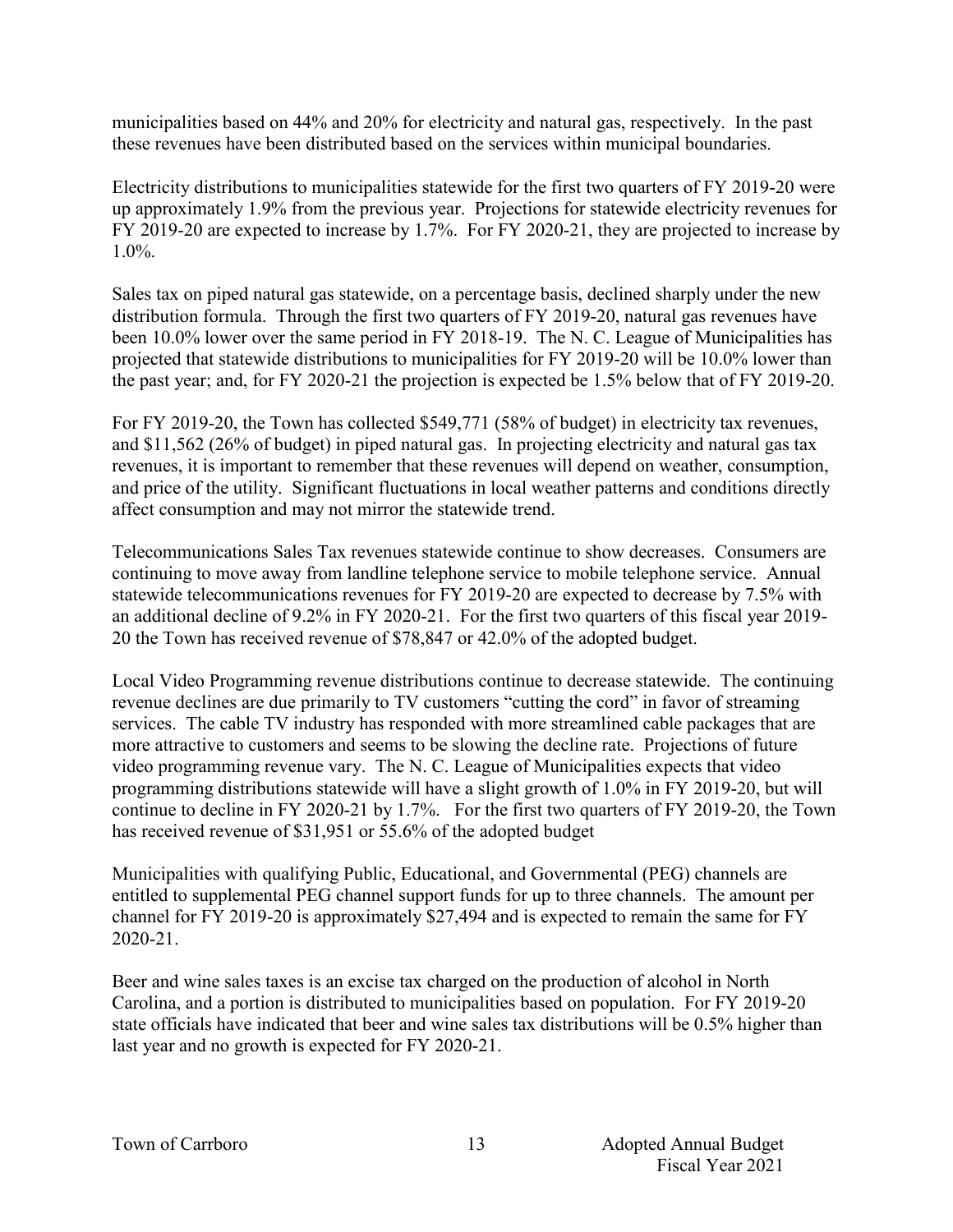### **OTHER FINANCING**

Other financing sources in the General Fund include inter-fund transfers, installment financing and fund balance appropriation. Revenues from other financing sources in FY 2020-21 are from Fund Balance Appropriation and total \$2,239,574 or 8.9% of the total adopted budget. The Town has adopted a policy that "fund balance appropriation is not to exceed 10.0% of the total General Fund operating budget in any given year". The fund balance appropriation increased by \$738,821 or 49.2% over the adopted FY 2019-20 budget, and is the result of the decrease in revenues due to the recent pandemic.



# **FY 2020-21 GENERAL FUND REVENUE SOURCES % of Total \$25,063,106**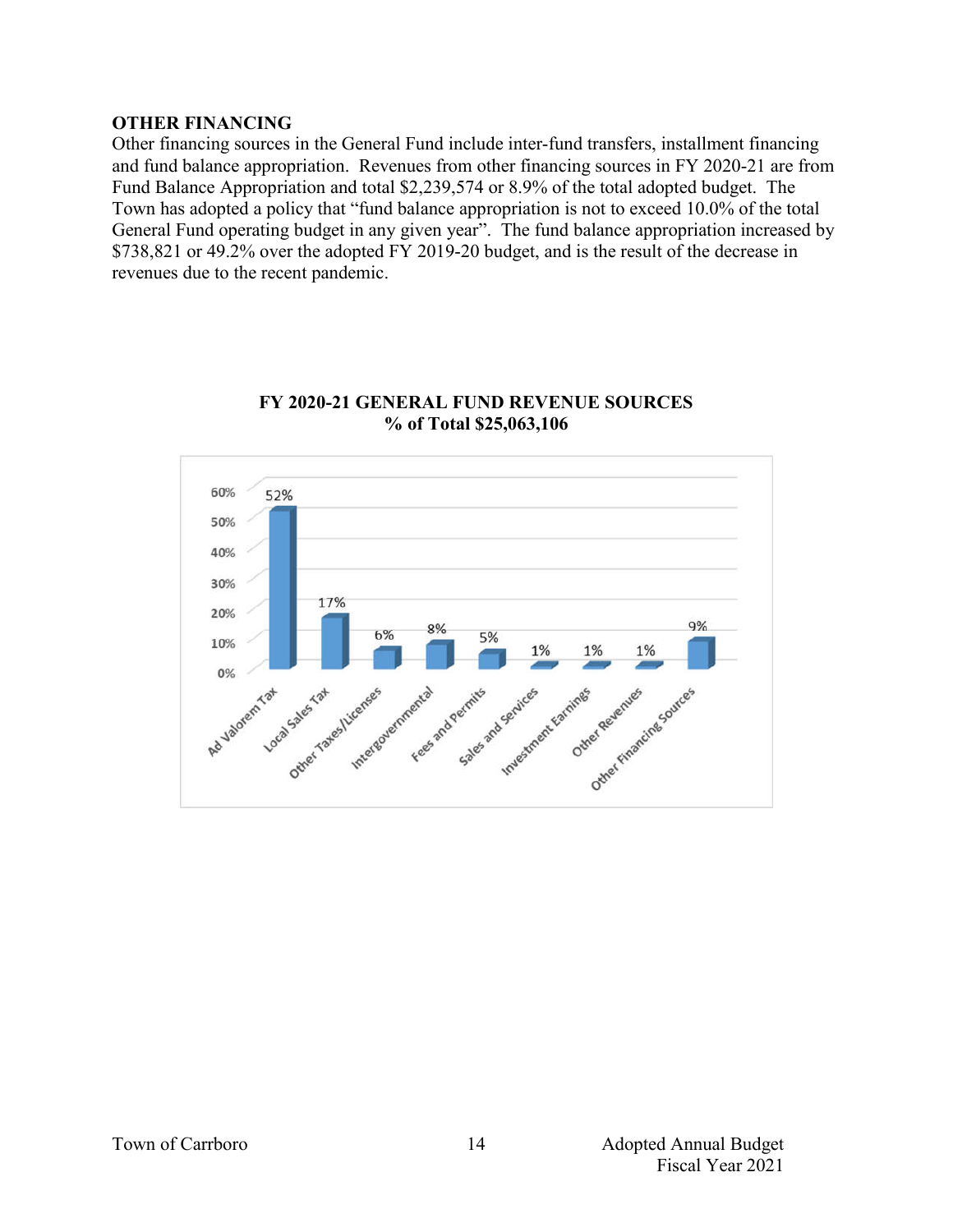# **EXPENDITURES**

For FY 2020-21, total General Fund operating expenses slightly increased by 2% over FY 2019- 20. Of the total budget, personnel costs account for 59.7%, while operating costs account for 36.2%. Capital outlay and transfers account for the remaining 4.1%.

|                       | 2019-20<br><b>Adopted</b><br><b>Budget</b> | FY 2020-21<br><b>Adopted</b><br><b>Budget</b> | <b>Pct</b><br>Change |
|-----------------------|--------------------------------------------|-----------------------------------------------|----------------------|
| <b>Personnel</b>      | 14,630,474                                 | 14,965,571                                    | 2.3%                 |
| Operating             | 9,203,734                                  | 9,072,885                                     | $-1.4\%$             |
| <b>Capital Outlay</b> | 285,600                                    | 118,600                                       | $-58.5%$             |
| <b>Transfers</b>      | 457,200                                    | 906,050                                       | 98.2%                |
| <b>TOTAL</b>          | \$24,577,008                               | \$25,063,106                                  | 2.0%                 |

# **General Fund Budget Summary**

### **PERSONNEL**

Personnel cost are expected to increase by 2.3%. For FY 2020-21, across the board pay adjustments to permanent employees is zero. Factors that affect personnel cost include: a) projected 15.0% increase in health insurance premiums; b) increases in employer contribution rate to Local Government Employees Retirement System.



# **FY 2020-21 Pay and Benefits**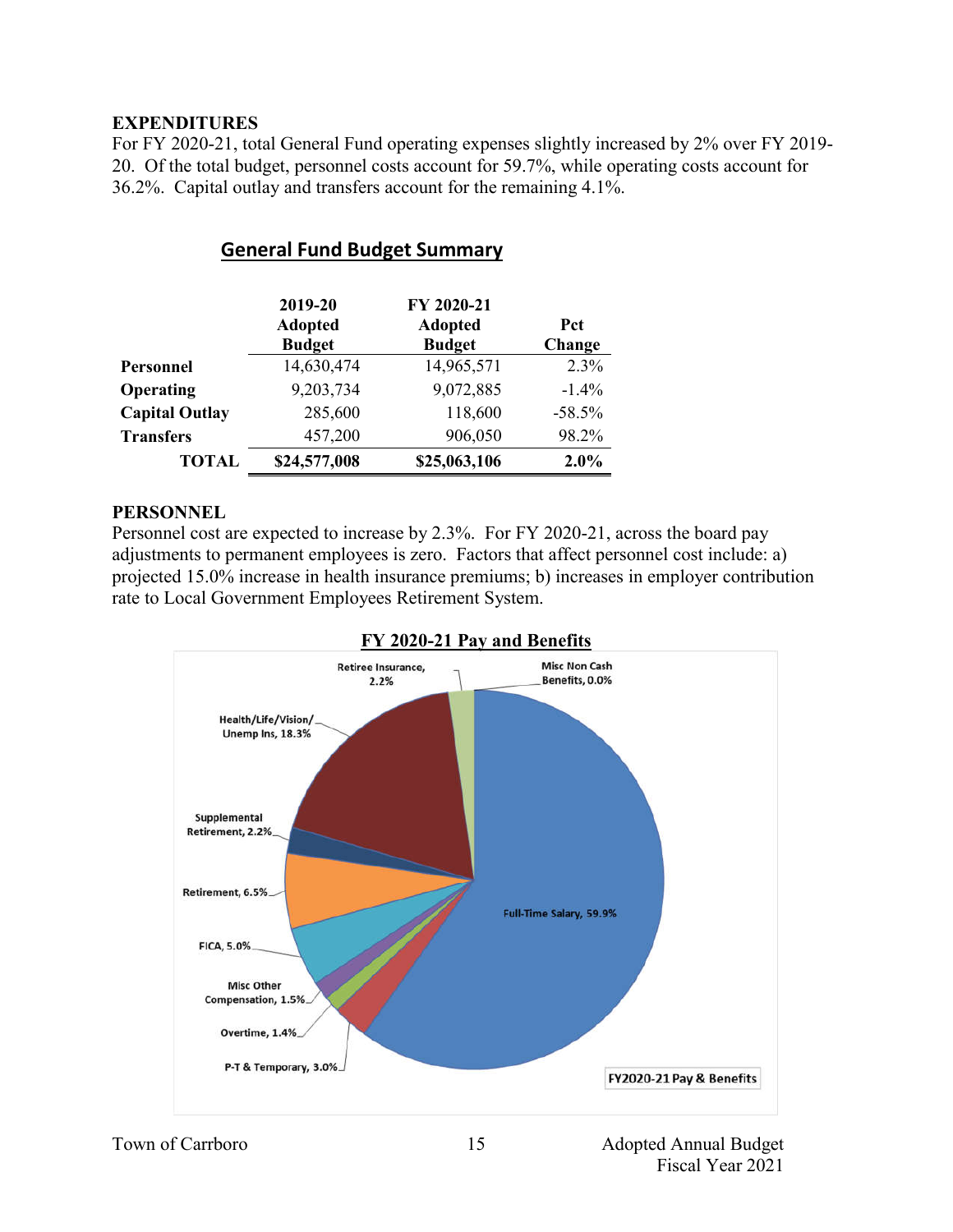Contribution rates for the Local Government Employees' Retirement System (LGERS) will increase from 9.01% to 10.20% for general employees; and, from 9.70% to 10.84% for law enforcement officers in FY 2020-21. Below is the schedule of contribution rates through FY 2022-23.

|                    | <b>LGERS Employer Contribution Rate</b> |                                                   |  |  |  |  |  |
|--------------------|-----------------------------------------|---------------------------------------------------|--|--|--|--|--|
| <b>Fiscal Year</b> |                                         | <b>General Employees Law Enforcement Officers</b> |  |  |  |  |  |
| 2019-20            | 9.01%                                   | 9.70%                                             |  |  |  |  |  |
| 2020-21            | 10.20%                                  | 10.84%                                            |  |  |  |  |  |
| 2021-22            | 11.35%                                  | 12.10%                                            |  |  |  |  |  |
| 2022-23            | 12.45%                                  | 13.20%                                            |  |  |  |  |  |

No merit or performance pay will be provided for employees in FY 2020-21. When the Town Council approved the pay-for-performance plan, it was understood that performance pay amounts may vary from year to year depending on budget availability and labor market conditions. Due to the COVID-19 budget concerns, the Town will not provide a compensation adjustment to its employees for FY21.

The number of full-time equivalent positions will increase from 167.0 to 168.5 (these totals include 3.5 FTE positions funded by Stormwater Utility Enterprise Fund). An additional Stormwater Administrator and a half time Stormwater GIS position will be added to, and funded in, the Stormwater Enterprise Fund. Funds to cover the proposed health insurance premium increases, and other proposed pay and classification changes have been budgeted in Non-Departmental.

# **OPERATIONS EXPENSES**

General Fund operating expenses in FY 2020-21 will decrease by 1.4% from \$9,203,734 to \$9,072,885. In addition to maintaining the existing service levels, funds are budgeted for Employee and Organizational Development activities (e.g., risk management/safety, racial sensitivity and equity training, supervisor training, etc.). Due to the recent pandemic, most travel, training, and conference budgets were reduced to zero. Several initiatives begun in previous fiscal years will be continued in FY 2020-21. These include implementation of solid waste study pilot programs, gold level bicycle designation, and new payroll time and attendance software. The Town will continue with implementation of its Strategic Energy and Climate Protection Plan. Particular attention will be given to new projects to incorporate energy savings strategies with the goal of reducing operating costs.

# **CAPITAL OUTLAY**

Capital outlays in the General Fund will decrease by 58.5% from \$285,600 to \$118,600 in FY 2020-21, and include snow removal equipment, a tire balancer for the fleet shop, and transit vehicle replacement cost. In the Capital Projects Fund, the Town is looking to finance a major building in 2020-21 as well as lease purchases for the following vehicles and equipment. For more information on capital projects, see the Capital Projects Fund section on page 139.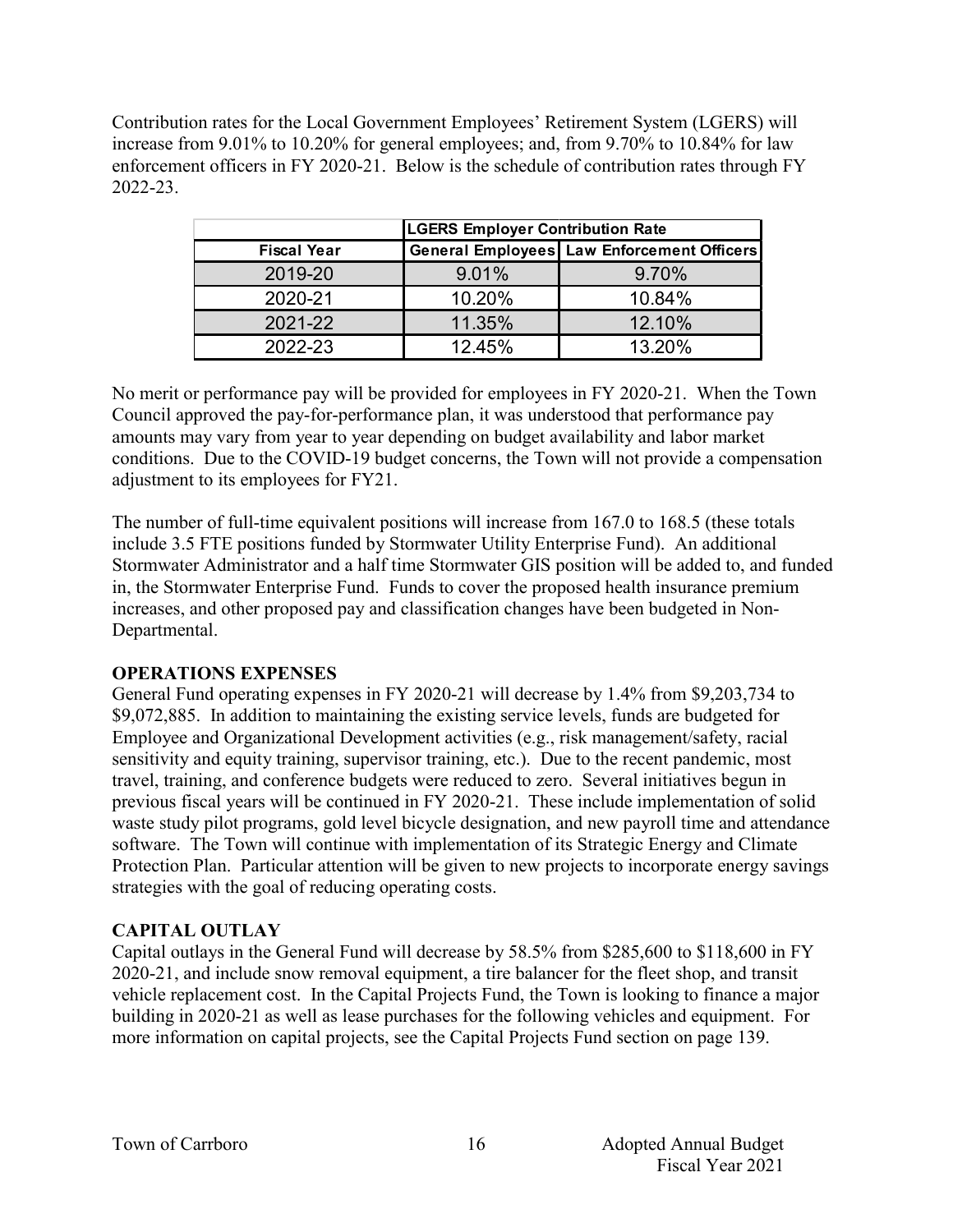| Department   | <b>Vehicles/Equipment</b> | <b>Cost Estimate</b> |         |
|--------------|---------------------------|----------------------|---------|
| Police       | 6 Vehicles @ \$56,000     | S                    | 336,000 |
| Fire         | Fire Tanker Truck         |                      | 350,000 |
| Fire         | Ford Explorer Hybrid      |                      | 49,000  |
| Public Works | <b>Boom Truck</b>         |                      | 155,000 |
| Public Works | 2 Pickup Trucks           | 64,000               |         |
|              | <b>Total</b>              |                      | 954,000 |

As part of the Town's strategic energy and climate protection plan, police patrol vehicles will be equipped with a Havis Idle Manager. This will allow officers to operate mission critical electrical loads such as lights, radio, lap top and in-car video system without the engine running. This idle manager will also reduce unnecessary engine idling, save fuel, reduce wear and tear on engine, and reduce greenhouse gas emissions. The Town will continue to evaluate alternatives and options to convert its entire fleet to a fuel source other than gas to reduce greenhouse gas emissions.

# **SPECIAL REVENUE FUND**

The Special Revenue Fund accounts for revenues and expenditures legally restricted or designated by the Town Council for specific program activities or services. Included in the Special Revenue Fund are: revolving loans for economic development or energy efficiency, business loan programs, affordable housing, and grants administration.

The total budget for the Special Revenue Fund in FY 2020-21 is \$2.8 million dollars.

|                                   | <b>Adopted</b><br><b>Budget</b><br>FY2019-20 | <b>Adopted</b><br><b>Budget</b><br>FY2020-21 | Amount<br>Change | <b>Pct</b><br>Change |
|-----------------------------------|----------------------------------------------|----------------------------------------------|------------------|----------------------|
| <b>Fund:</b>                      |                                              |                                              |                  |                      |
| <b>Affordable Housing</b>         | 358,500                                      | 338,000                                      | $-20,500$        | $-5.7\%$             |
| <b>Grant Administration</b>       | 998,096                                      | 893,249                                      | $-104,847$       | $-10.5\%$            |
| <b>Emergency Loans</b>            | $\theta$                                     | 508,405                                      | 508,405          | $\#$ DIV/0!          |
| <b>Revolving Loans for Energy</b> |                                              |                                              |                  |                      |
| <b>Efficiency</b>                 | 267,388                                      | 240,572                                      | $-26,816$        | $-10.0\%$            |
| <b>Revolving Loans for</b>        |                                              |                                              |                  |                      |
| <b>Economic Development</b>       | 902,101                                      | 852,696                                      | $-49,405$        | $-5.5\%$             |
| <b>Totals</b>                     | \$2,526,085                                  | \$2,832,922                                  | \$306,837        | 12.1%                |

# **SPECIAL REVENUE FUND SUMMARY**

For FY 2021, a property tax rate of 1 cent will remain in place to be dedicated to the Affordable Housing Fund, along with a subsidy from the General Fund of \$112,500.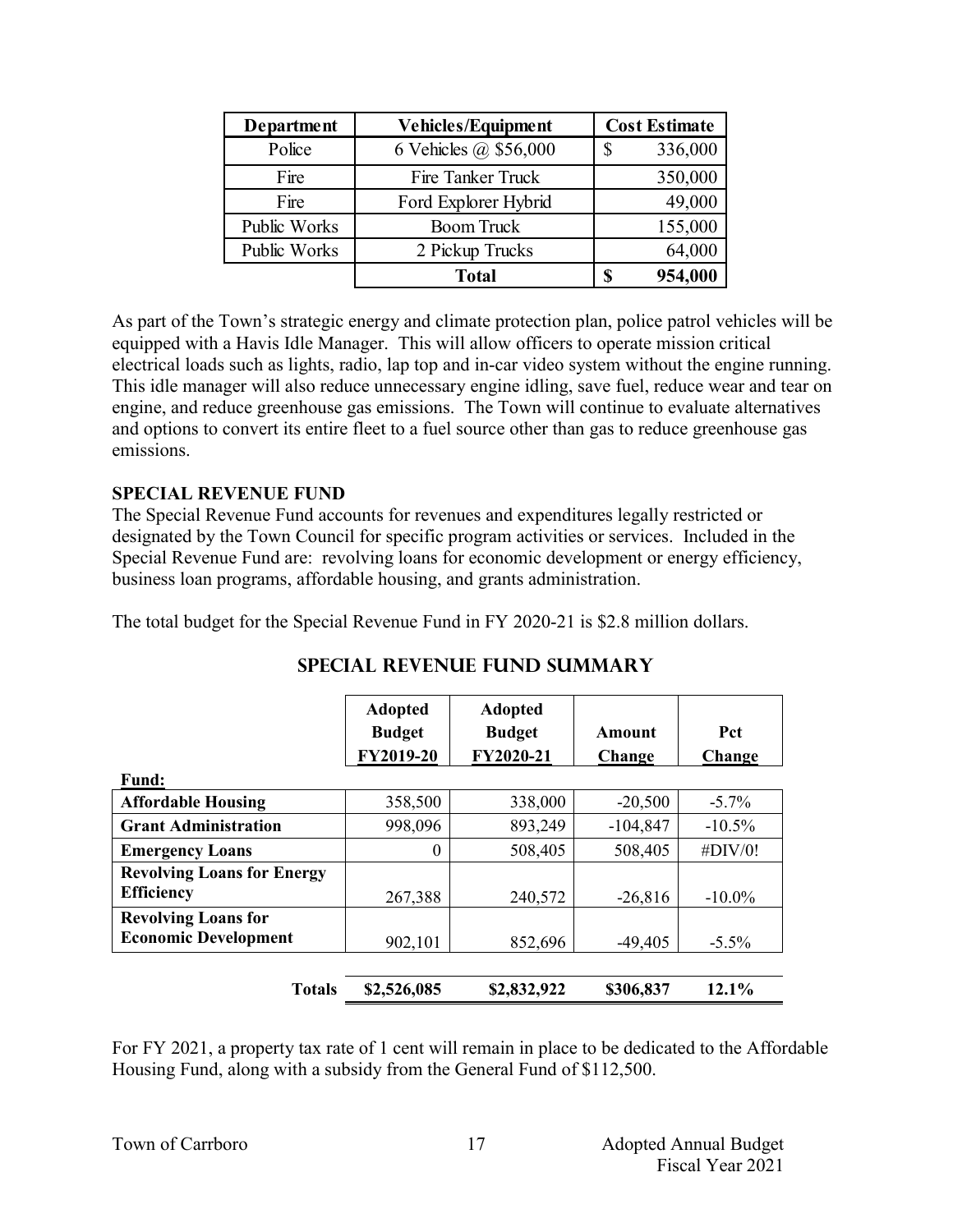# **CAPITAL PROJECTS FUND**

The Capital Projects Fund accounts for capital projects that are financed by the general obligation bonds, other debt instruments and pay-go for the construction or acquisition of a capital asset. Included in the Capital Projects Fund are: capital projects; GO bonds for sidewalks and greenway; facilities rehab projects; capital reserves; and payment in lieu.

Capital projects (i.e., those costing more than \$100,000 or take more than one year to complete) are generally established in the Capital Improvements Plan (CIP). Most capital projects are funded by the adoption of a Capital Project Ordinance by the Town Council that requires a balanced budget (i.e. expenses equal anticipated revenues) and is in effect until completion of the project.

Contingent upon fund balance ratios in the Town's general fund being within the stated policy goal of 22.5% to 35.0%, fund balance may be assigned or committed for future capital projects if the fund balance exceeds 35.0%. At June 30, 2019, unassigned fund balance in the general fund exceeded 35.0% and the Town Manager, in accordance with Town policy, assigned \$2.0 million for future capital projects. The Town Council is required to take formal action to commit the use of fund balance for projects or proposed in any current or future year's budget.

The total Capital Project Fund budget for FY 2020-21 is \$42.1 million. The largest project is the planned joint development of 203 South Greensboro Street by Orange County and the Town at an anticipated cost of \$26.4 million. This project is to construct a facility to house the Orange County Southern Branch Library and Town administrative offices with the potential for also accommodating other compatible uses. The Town expects to do debt financing for its share of the costs; however, the actual amount is not known at this time. Further, the Town will also have to develop a financing plan to undertake needed building improvements over the next five years.

|                                   | <b>Adopted</b><br><b>Budget</b><br>FY2019-20 |   | <b>Adopted</b><br><b>Budget</b><br>FY2020-21 | Amount<br>Change | <b>Pct</b><br>Change |
|-----------------------------------|----------------------------------------------|---|----------------------------------------------|------------------|----------------------|
| <b>Fund:</b>                      |                                              |   |                                              |                  |                      |
| Capital Projects                  | \$21,052,330                                 | S | 33,222,583                                   | \$12,170,253     | 57.8%                |
| GO Bonds, Sidewalks and Greenways | 7,499,643                                    |   | 7,920,942                                    | 421,299          | 5.6%                 |
| <b>Facilities Rehab</b>           |                                              |   | 1,005,750                                    | 1,005,750        | H <sub>H</sub> (1)   |
| Capital Reserves                  | 406,200                                      |   | 400                                          | (405,800)        | $-99.9\%$            |
| Payment In Lieu Reserves          | 950                                          |   | 700                                          | (250)            | $-26.3%$             |
| <b>Totals</b>                     | \$28,959,123                                 | S | 42,150,375                                   | \$13,191,252     | $45.6\%$             |

# **Budget Summary - Total CAPITAL PROJECTS FUND**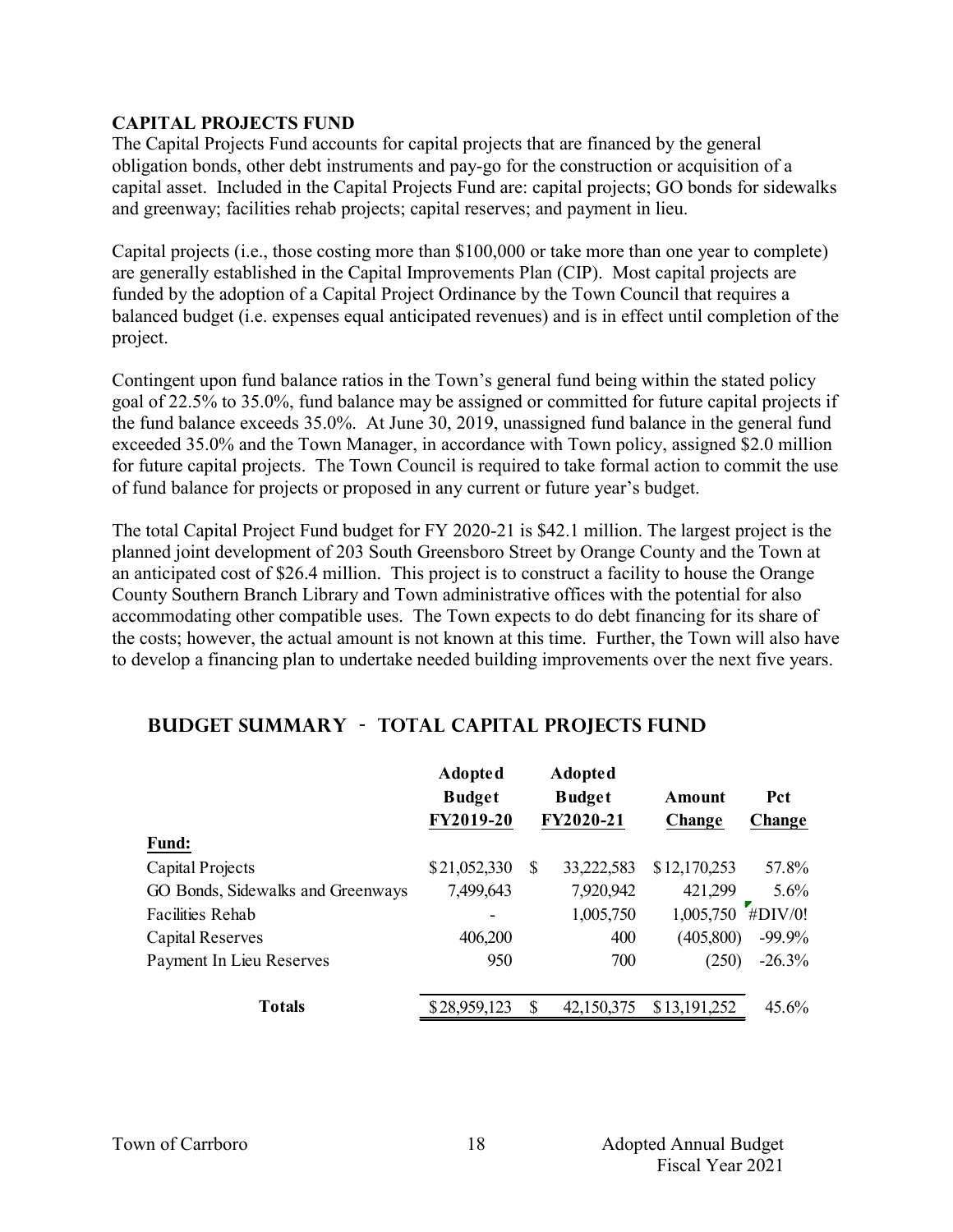In the GO Bond Sidewalk and Greenways Fund, the Town has been able to leverage state/federal funding for several of the sidewalk and greenway projects.

| Project                        | <b>Federal/State</b> | Local     | <b>Other</b> | <b>Total Funding</b> |
|--------------------------------|----------------------|-----------|--------------|----------------------|
| Homestead Road-CHHS MU Path    | 1,149,912            | 323,812   | 48,046       | 1,521,770<br>S       |
| Jones Creek Greenway           | 680,200              | 170,050   |              | 850,250              |
| Morgan Creek Greenway          | 1,254,000            | 114,663   | 199,837      | 1,568,500            |
| Rogers Road Sidewalk           | 542,600              | 829,058   |              | 1,371,658            |
| South Greensboro Street Design | 1,154,626            | 43,153    | 552,340      | 1,750,119            |
| <b>Total</b>                   | 4,781,338            | 1,480,736 | 800,223      | 7,062,297<br>S       |
| % of Total                     | $67.7\%$             | 21.0%     | 11.3%        | 100.0%               |

Because capital projects can affect all categories of spending in the operating budget, it is important to have a systematic planning process to prioritize needs, as well as identify possible financing plan. The Town Manager is responsible for developing and maintaining a five-year Capital Improvement Plan (CIP) that includes long-term maintenance, infrastructure needs and technology needed for the community. As part of the Town's Strategic Energy and Climate Protection Plan, all capital projects are to be evaluated for energy savings which will reduce operating costs. The CIP through FY 2025 can be reviewed on the Town's web site at: http://www.townofcarrboro.org/250/Financial-Documents.

# **CONCLUSION**

Prior to the COVID-19 pandemic, economic conditions in North Carolina continued to be positive with low unemployment rate, increased taxable sales and increased employment. The professional and business services sector continued its rapid growth, and the area economy was strong. The unknown factors of the pandemic make it difficult for financial forecasting, and national and state policies may affect the economy and consumer confidence in the coming months as the country begins to rebound from the effects of the pandemic.

Once the pandemic subsides, hopefully our citizens, and potential visitors, will be able to revive our local economy to a level that resembles the pre-pandemic economy which included low unemployment rates and strong taxable sales. Town revenues are expected to fall slightly shy of the budget for the year ending June 30, 2020. Overall revenues for FY 2020-21 are budgeted to be less than FY20 as a result of the lingering effects of the pandemic.

The Town has begun to implement its strategic energy and climate protection plan with the goal of not only saving energy, but to reduce operating costs as well. All capital projects, including vehicles and equipment, will be considered for energy saving measures that will also lead to reduced operating costs. As in the past, all investments in capital equipment will be scrutinized from a cost-benefit analysis and to gain maximum use of the asset to the fullest extent possible.

Careful and balanced choices are presented in the FY 2020-21 budget that provide for continued delivery of quality services, carrying out Town Council priorities, maintaining financial strength, and retaining qualified and productive employees.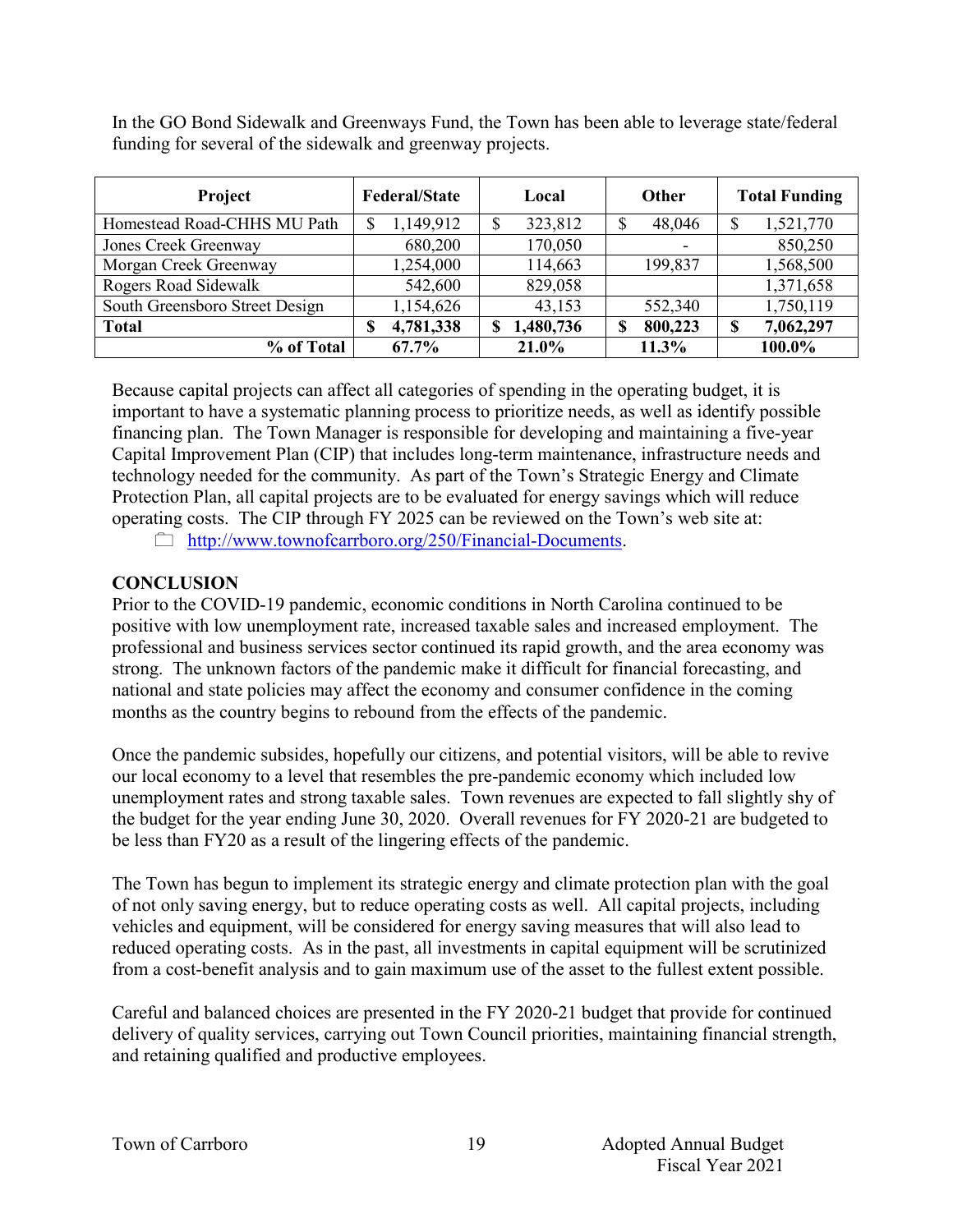|                                |                  | <b>Special</b> |              | <b>Total</b>       | Percent            |                   |
|--------------------------------|------------------|----------------|--------------|--------------------|--------------------|-------------------|
|                                | General          | Revenue        | Capital      | All                | All                | <b>Enterprise</b> |
|                                | Fund             | <b>Funds</b>   | <b>Funds</b> | <b>Govtl Funds</b> | <b>Govtl Funds</b> | <b>Funds</b>      |
| Ad Valorem Tax                 | 13,156,500<br>S. | 224,700<br>\$. |              | 13,381,200         | 19.1%              |                   |
| Local Sales Tax                | 4,242,202        |                |              | 4,242,202          | $6.1\%$            |                   |
| Other Taxes/Licenses           | 1,603,045        |                |              | 1,603,045          | 2.3%               |                   |
| Unrestricted Intergovernmental | 1,389,688        |                |              | 1,389,688          | $2.0\%$            |                   |
| Restricted Intergovernmental   | 695,648          |                | 20,573,499   | 21,269,147         | 30.4%              |                   |
| Fees and Permits               | .222,929         |                |              | 1,222,929          | $1.7\%$            | 989,475           |
| Sales and Services             | 131,250          |                |              | 131,250            | $0.2\%$            |                   |
| <b>Investment Earnings</b>     | 140,000          | 253,875        | 156,413      | 550,288            | $0.8\%$            | 5,750             |
| <b>Other Revenues</b>          | 242,270          | 1,617,719      |              | 1,859,989          | 2.7%               | 2,000             |
| <b>Other Financing Sources</b> |                  | 736,628        | 21,420,463   | 22,157,091         | 31.6%              | 343,550           |
| Fund Balance Appropriated      | 2,239,574        |                |              | 2,239,574          | $3.2\%$            |                   |
| <b>Totals</b>                  | \$25,063,106     | 2,832,922      | \$42,150,375 | \$70,046,403       | 100.0%             | \$1,340,775       |

#### **FY 2020-21 Revenue Budget Summary - All Funds by Major Fund**

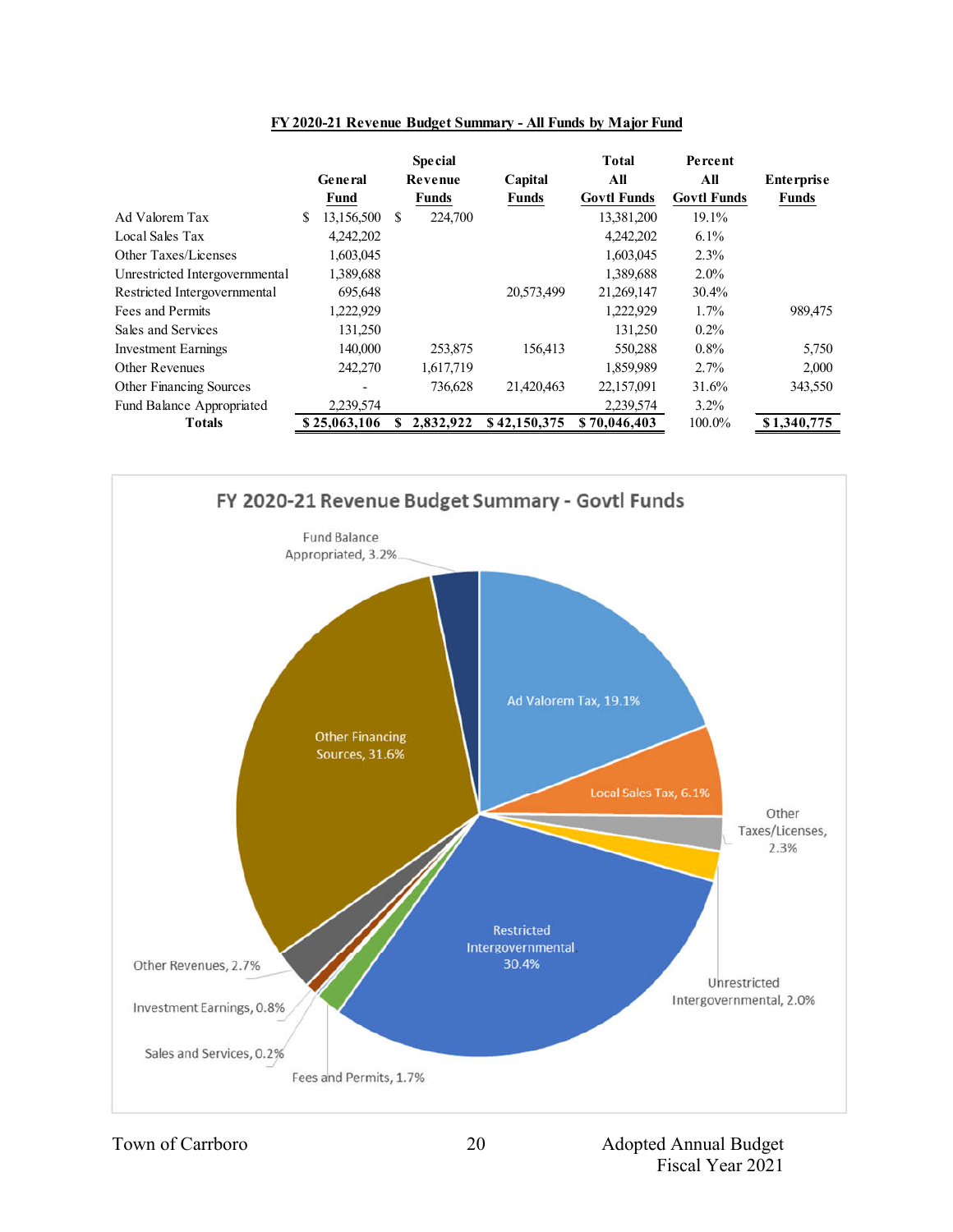#### **FY 2020-21 Expense Budget Summary - All Funds**

|                                         | <b>Special</b>  |               |                          | <b>Total</b>  |              |             |                    |                   |
|-----------------------------------------|-----------------|---------------|--------------------------|---------------|--------------|-------------|--------------------|-------------------|
|                                         | General         |               | Revenue                  |               | Capital      |             | All                | <b>Enterprise</b> |
|                                         | Fund            |               | <b>Funds</b>             |               | <b>Funds</b> |             | <b>Govtl Funds</b> | <b>Funds</b>      |
| Mayor and Town Council                  | \$<br>391,313   |               |                          |               |              | \$          | 391,313            |                   |
| Advisory Boards                         | 36,800          |               |                          |               |              |             | 36,800             |                   |
| Town Manager                            | 384,939         |               |                          |               |              |             | 384,939            |                   |
| Economic Development                    | 315,210         | <sup>\$</sup> | 1,361,101                |               |              |             | 1,676,311          |                   |
| Climate Action                          | 129,591         |               |                          |               |              |             | 129,591            |                   |
| Housing & Community Services            | 538,144         |               | 578,572                  |               |              |             | 1,116,716          |                   |
| Town Clerk                              | 156,147         |               |                          |               |              |             | 156,147            |                   |
| Finance                                 | 1,278,630       |               |                          |               |              |             | 1,278,630          |                   |
| Human Resources                         | 647,907         |               |                          |               |              |             | 647,907            |                   |
| <b>Information Technology</b>           | 1,748,550       |               |                          | \$            | 250,000      |             | 1,998,550          |                   |
| Police                                  | 4,190,696       |               |                          |               |              |             | 4,190,696          |                   |
| Fire                                    | 3,186,183       |               |                          |               |              |             | 3,186,183          |                   |
| Planning                                | 1,563,585       |               | 70,000                   |               | 6,915,395    |             | 8,548,980          |                   |
| Transportation                          | 2,029,600       |               |                          |               | 288,000      |             | 2,317,600          |                   |
| Public Works                            | 4,113,574       |               | 823,249                  |               | 30,925,768   |             | 35,862,591         |                   |
| Recreation, Parks, & Cultural Resources | 1,844,009       |               |                          |               | 2,761,896    |             | 4,605,905          |                   |
| Non-Departmental                        | 1,402,995       |               |                          |               | 1,009,316    |             | 2,412,311          |                   |
| Debt Service                            | 1,105,233       |               |                          |               |              |             | 1,105,233          |                   |
| Storm Water Utility                     |                 |               |                          |               |              |             |                    | \$<br>994,475     |
| Parking                                 |                 |               |                          |               |              |             |                    | 346,300           |
| <b>Total Expenditure Budget</b>         | \$25,063,106    |               | \$2,832,922              |               | \$42,150,375 |             | \$70,046,403       | \$1,340,775       |
|                                         |                 |               |                          |               |              |             |                    |                   |
| General Government                      | \$<br>5,627,231 | <sup>\$</sup> | 1,939,673                | $\mathbf{\$}$ | 250,000      | $\mathbf S$ | 7,816,904          |                   |
| Public Safety                           | 7,376,879       |               |                          |               |              |             | 7,376,879          |                   |
| Planning                                | 1,563,585       |               | 70,000                   |               | 6,915,395    |             | 8,548,980          |                   |
| Transportation                          | 2,029,600       |               |                          |               | 288,000      |             | 2,317,600          |                   |
| Public Works                            | 4,113,574       |               | 823,249                  |               | 30,925,768   |             | 35,862,591         |                   |
| Recreation, Parks, & Cultural Resources | 1,844,009       |               |                          |               | 2,761,896    |             | 4,605,905          |                   |
| Non-Departmental                        | 1,402,995       |               |                          |               | 1,009,316    |             | 2,412,311          |                   |
| Debt Service                            | 1,105,233       |               |                          |               |              |             | 1,105,233          |                   |
| Storm Water Utility                     |                 |               | $\overline{\phantom{a}}$ |               |              |             |                    | \$<br>994,475     |
| Parking                                 |                 |               |                          |               |              |             |                    | 346,300           |
| <b>Totals</b>                           | \$25,063,106    |               | \$2,832,922              |               | \$42,150,375 |             | \$70,046,403       | \$1,340,775       |

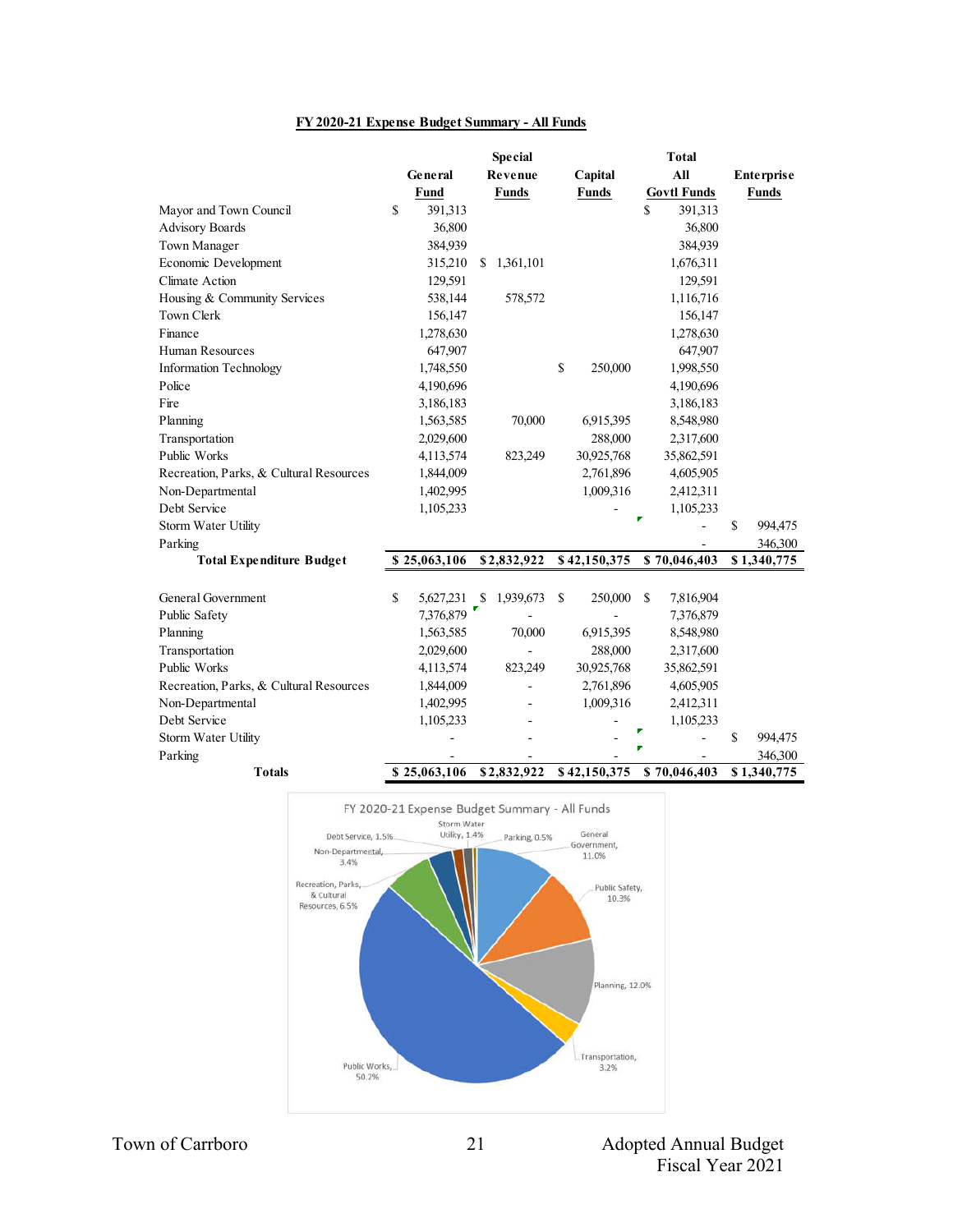A motion was made by Council Member Seils, seconded by Council Member Gist, to approve the following ordinance:

# ANNUAL BUDGET ORDINANCE FY 2020-21 Town of Carrboro, North Carolina Ordinance No. 21/19-20

WHEREAS, the recommended budget for FY 2020-21 was submitted to the Town Council on May 26, 2020 by the Town Manager pursuant to G.S. 159-11 and filed with the Town Clerk pursuant to G.S. 159-12;

WHEREAS, on June 2, 2020, the Town Council held a public hearing on the budget pursuant to G.S. 159-12:

WHEREAS, on June 23, 2020, the Town Council adopted a budget ordinance making appropriations and levying taxes in such sums as the Town Council considers sufficient and proper in accordance with G.S. 159-13:

BE IT ORDAINED BY THE TOWN COUNCIL OF THE TOWN OF CARRBORO, NORTH CAROLINA:

### **ARTICLE I - GENERALL FUND**

### **Section 1. General Fund Appropriations**

The General Fund is the Town of Carrboro's operating account. The following amounts are hereby appropriated by function for the operation of the Town and its activities for the fiscal year beginning July 1, 2020 and ending June 30, 2021:

| $\overline{+}$                                     |           |              |
|----------------------------------------------------|-----------|--------------|
| <b>GENERAL GOVERNMENT</b>                          |           | \$5,627,231  |
| Mayor and Town Council                             | \$391,313 |              |
| Advisory Boards                                    | 36,800    |              |
| TownManager                                        | 384,939   |              |
| Economic Development                               | 315,210   |              |
| Climate Action                                     | 129,591   |              |
| Housing & Community Services                       | 538,144   |              |
| Town Clerk                                         | 156,147   |              |
| Finance                                            | 1,278,630 |              |
| Human Resources                                    | 647,907   |              |
| Information Technology                             | 1,748,550 |              |
| <b>PUBLIC SAFETY</b>                               |           | 7,376,879    |
| Police                                             | 4,190,696 |              |
| Fire                                               | 3,186,183 |              |
| PLANNING                                           |           | 1,563,585    |
| <b>TRANSPORTATION</b>                              |           | 2,029,600    |
| <b>PUBLIC WORKS</b>                                |           | 4,113,574    |
| <b>RECREATION, PARKS, &amp; CULTURAL RESOURCES</b> | 1,844,009 |              |
| NONDEPARTMENTAL                                    |           | 1,402,995    |
| <b>DEBT SERVICE</b>                                |           | 1,105,233    |
| <b>TOTAL GENERAL FUND</b>                          |           | \$25,063,106 |

b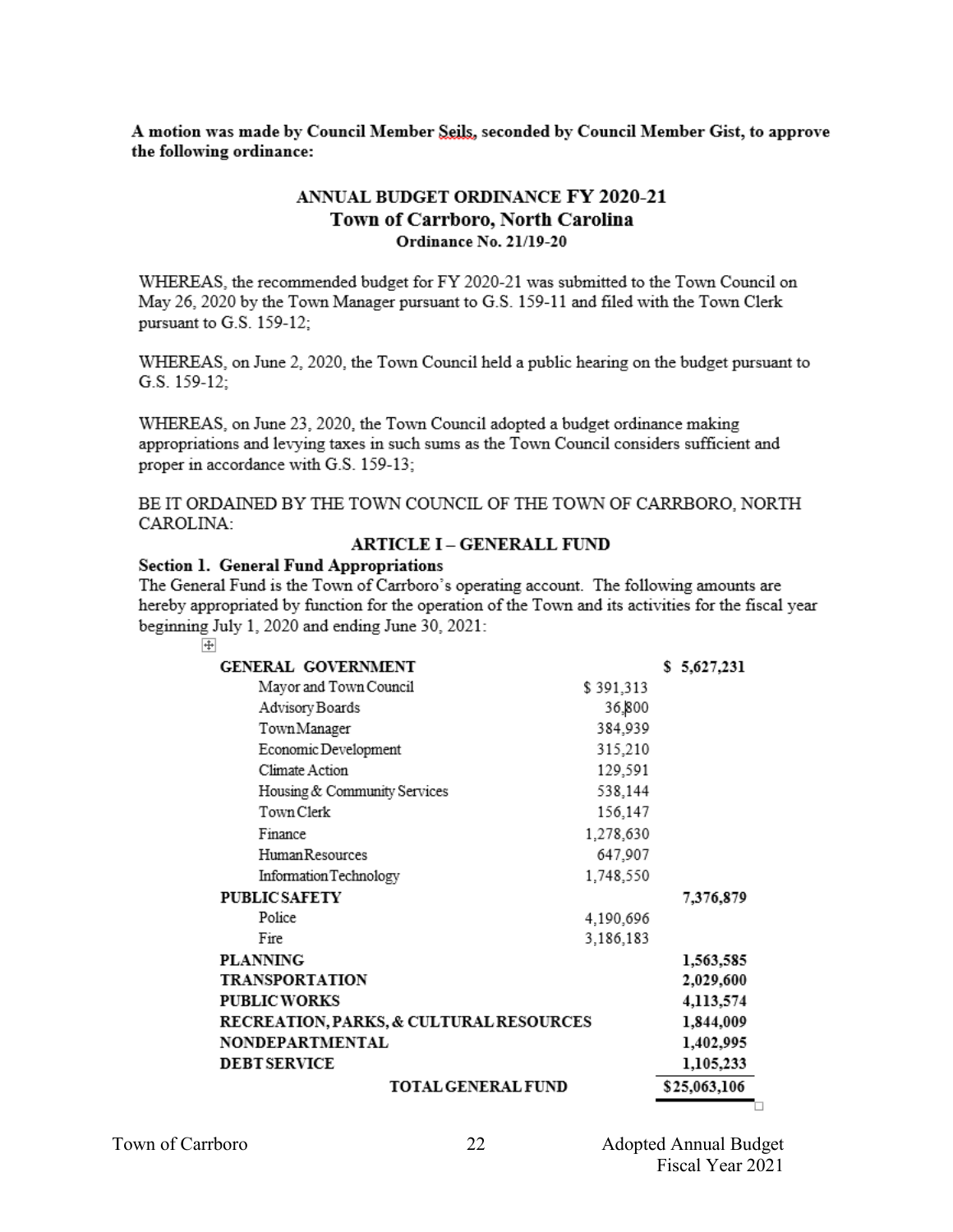### **Section 2. General Fund Revenues**

It is estimated that revenues from the following major sources will be available during the fiscal year beginning July 1, 2020 and ending June 30, 2021 to meet the general fund expenditures:

| Ad Valorem Tax                 | s | 13,156,500   |
|--------------------------------|---|--------------|
| Local Sales Tax                |   | 4,242,202    |
| Other Taxes/Licenses           |   | 1,603,045    |
| Intergovernmental              |   | 2,085,336    |
| Fees and Permits               |   | 1,222,929    |
| Sales and Services             |   | 131,250      |
| <b>Investment Earnings</b>     |   | 140,000      |
| Other Revenues                 |   | 242,270      |
| <b>Other Financing Sources</b> |   | 2,239,574    |
| <b>Total General Fund</b>      |   | \$25,063,106 |

# **ARTICLE II - AFFORDABLE HOUSING FUND**

### Section 1. Affordable Housing Fund Appropriation

The Affordable Housing Fund is a special revenue fund created by the Town to increase the stock of affordable, safe and decent housing within the Town and its' planning jurisdiction. The following amounts are hereby appropriated for Affordable Housing Fund activities:

| Community Home Trust            | \$74,518  |
|---------------------------------|-----------|
| Home Consortium Match           | 14,057    |
| Partnership to End Homelessness | 35,232    |
| AHSRF Deferred Loan Program     | 10,000    |
| Affordable Hsg Advisory Board   | 500       |
| Critical Home Repair            | 61,050    |
| Rental Deposits Program         | 31,703    |
| Acquisition and Development     | 100,000   |
| Unexpended Reserves             | 10,940    |
| <b>Total Appropriation</b>      | \$338,000 |

### **Section 2. Affordable Housing Fund Revenues**

There is hereby levied a tax rate of \$ .0100 (1.0 cent) on each one hundred dollars (\$100) valuation of taxable property as listed for taxes on January 1, 2020 that shall be devoted solely to the affordable housing activities noted above.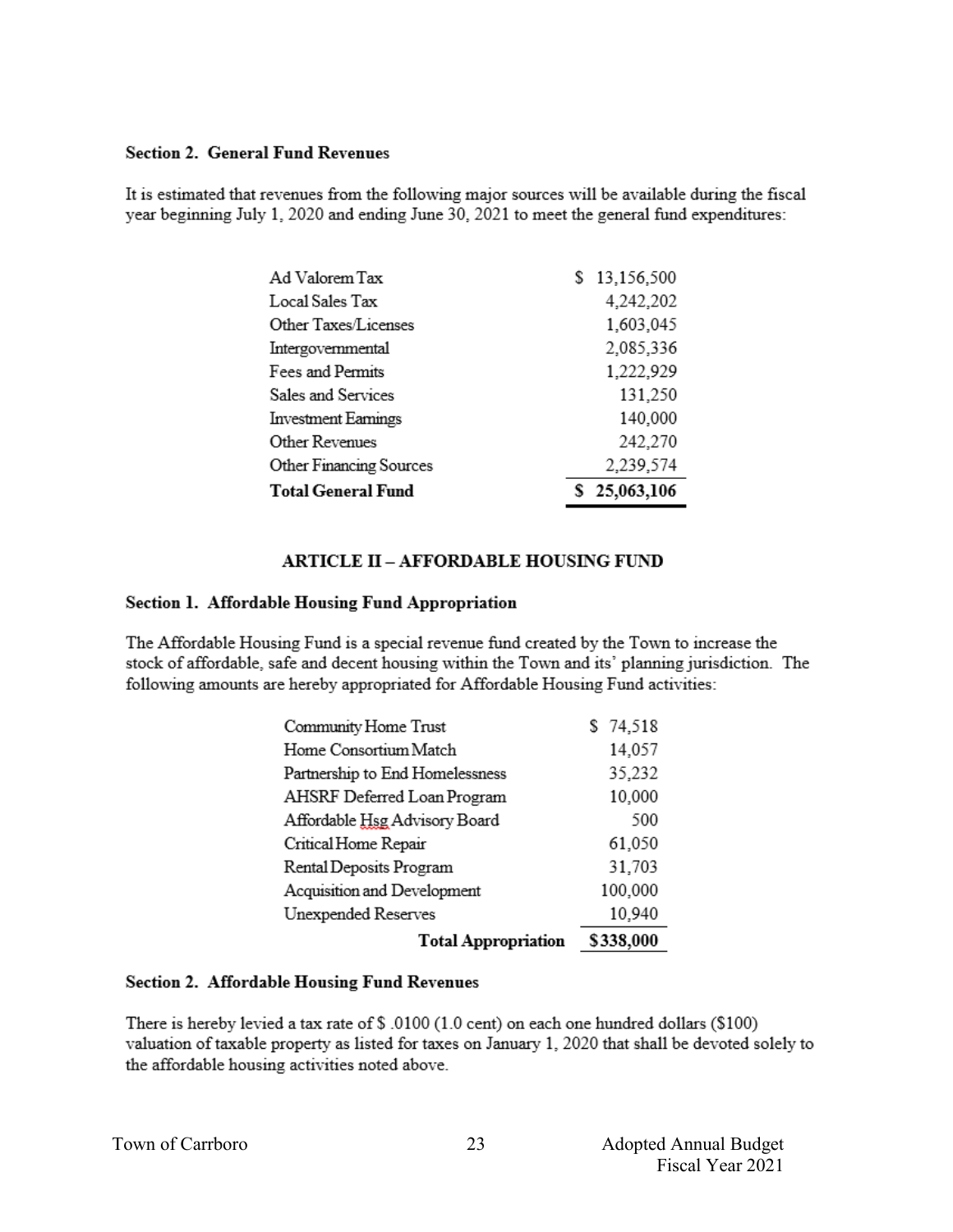# **ARTICLE III - CAPITAL PROJECTS**

Pursuant to GS 159-13.2, the Town Council may authorize and budget for capital projects and multi-year special revenue funds in its annual budget or project ordinance. The project ordinance shall clearly identify the project and authorize its undertaking, identify the revenues that will finance the project, and make the appropriations necessary to complete the project.

# ARTICLE IV - STORMWATER UTILITY ENTERPRISE FUND

### Section 1. Stormwater Utility Enterprise Fund

The Stormwater Utility Enterprise Fund was created for the purpose of comprehensively addressing stormwater management and flooding issues throughout the Town, including making sure the Town stays in compliance with state and federal rules and regulations. A total of \$994,475 is appropriated for stormwater activities.

### Section 2. Revenues for Stormwater Utility Enterprise Fund

Revenues to support stormwater activities are generated through the rate structure established in the Town Code, Chapter 18, Article II, Section 18-6. Unexpended budget amounts from fiscal year 2019-20 may be carried forward to fiscal year 2020-21.

# **ARTICLE V - PARKING ENTERPRISE FUND**

### Section 1. Parking Enterprise Fund

The Parking Enterprise Fund was created for the purpose of managing parking related facilities within the Town and tracking related expenses. A total of \$346,300 is appropriated for parking activities

### Section 2. Revenues for Parking Enterprise Fund

Revenues to support parking activities include a transfer of funds from the General Fund that will fund all of the parking related expenditures.

### **ARTICLE VI - MISCELLANEOUS FEES AND CHARGES**

Charges for services and fees by Town Departments are levied in the amounts set forth in the Miscellaneous Fees and Charges Schedule as adopted by the Town Council.

# **ARTICLE VII - GENERAL AUTHORITIES**

Section 1. The following authorities shall apply:

a. The Town Manager may transfer funds between departments and functions within the General Fund for pay adjustments; service level benefits; law enforcement separation allowance: unemployment insurance: retiree, dependent, health insurance benefits: and, for any other purpose deemed necessary by the Town Manager without further action by the Town Council.

Town of Carrboro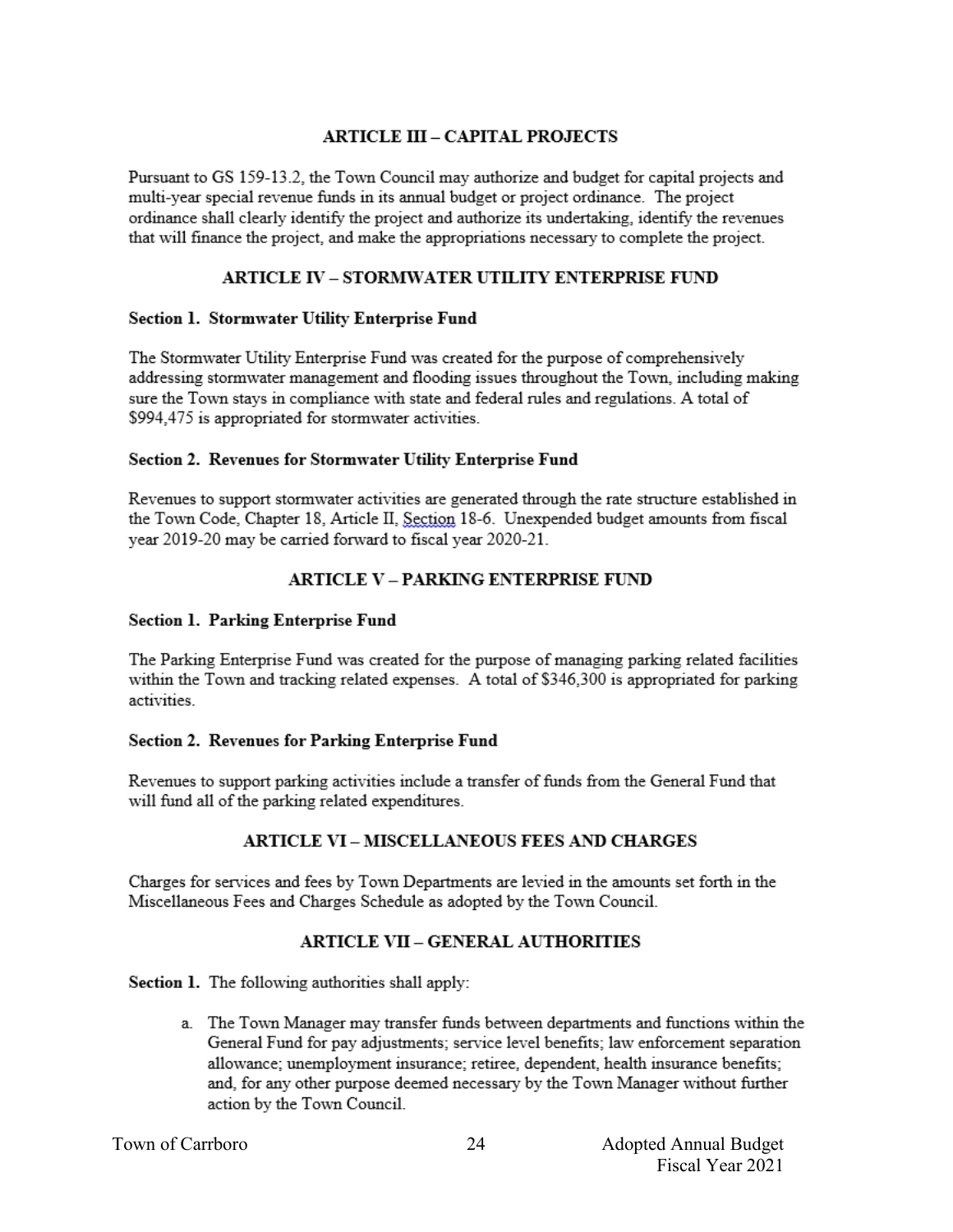- b. The Town Manager may transfer funds within departments and functions.
- c. When unassigned fund balance exceeds 35% in the General Fund, the Town Manager, in accordance with the Town's Fund Balance Policy, may set aside an amount in assigned fund balance for transfer to the Capital Projects Fund for future projects.
- d. All funds encumbered or designated within fund balance for expenditures as confirmed in the annual audit for the year ending June 30, 2020 shall be reappropriated to the Fiscal Year 2020-21 Adopted Budget without further action by the Town Council.
- e. The Finance Officer may approve transfer requests between programs or organizational units within the adopted general fund budget.
- f. Transfers between Funds may be authorized only by the Town Council.
- g. The Orange County Tax Collector, is authorized, empowered, and commanded to collect the taxes set forth in the tax records filed in the office of the Orange County Tax Assessor, and in the tax receipts herewith delivered to the Tax Collector, in the amounts and from the taxpayers likewise set forth. Such taxes are hereby declared to be a first lien upon all real property of the respective taxpayers in the County of Orange. This section of the ordinance shall be a full and sufficient authority to direct, require, and enable the Orange County Tax Collector to levy on and sell any real or personal property of such taxpayers, for and on account thereof, in accordance with law.
- h. Pursuant to NCGS 160A-314.1 and 160A-317 the Town of Carrboro authorizes Orange County to provide recycling collection services within the Town and to impose and administer a basic annual services fee per household for recycling services and a solid waste convenience center fee for residents within the Town.
- i. Under GS143-64.32, architectural, engineering, and surveying services with fees less than thirty thousand dollars (\$30,000) may be exempt from the RFQ (Request for Qualification) process.

Section 2. There is hereby levied the following rates of tax on each one hundred dollars (\$100) valuation of taxable property as listed for taxes as of January 1, 2020 for the purpose of raising the revenue constituting the general property taxes as set forth in the foregoing estimates of revenue (Article I, Section 2), to finance the foregoing General Fund appropriations (Article I, Section 1). One cent of the total tax rate shall be devoted exclusively to the Affordable Housing Fund.

| Affordable Housing Fund\$.0100 |  |
|--------------------------------|--|
| Total Tax Rate  \$.5994        |  |

Section 3. The Finance Officer shall distribute property tax collections to the appropriate fund(s) at least monthly as levied in Article I, Section 2 above.

Section 4. In accordance with G.S. 159-13, a copy of this ordinance shall be filed with the Town Manager, the Finance Officer, and the Town Clerk.

The foregoing ordinance having been submitted to a vote received the following vote and was duly adopted this 23<sup>rd</sup> day of June 2020: